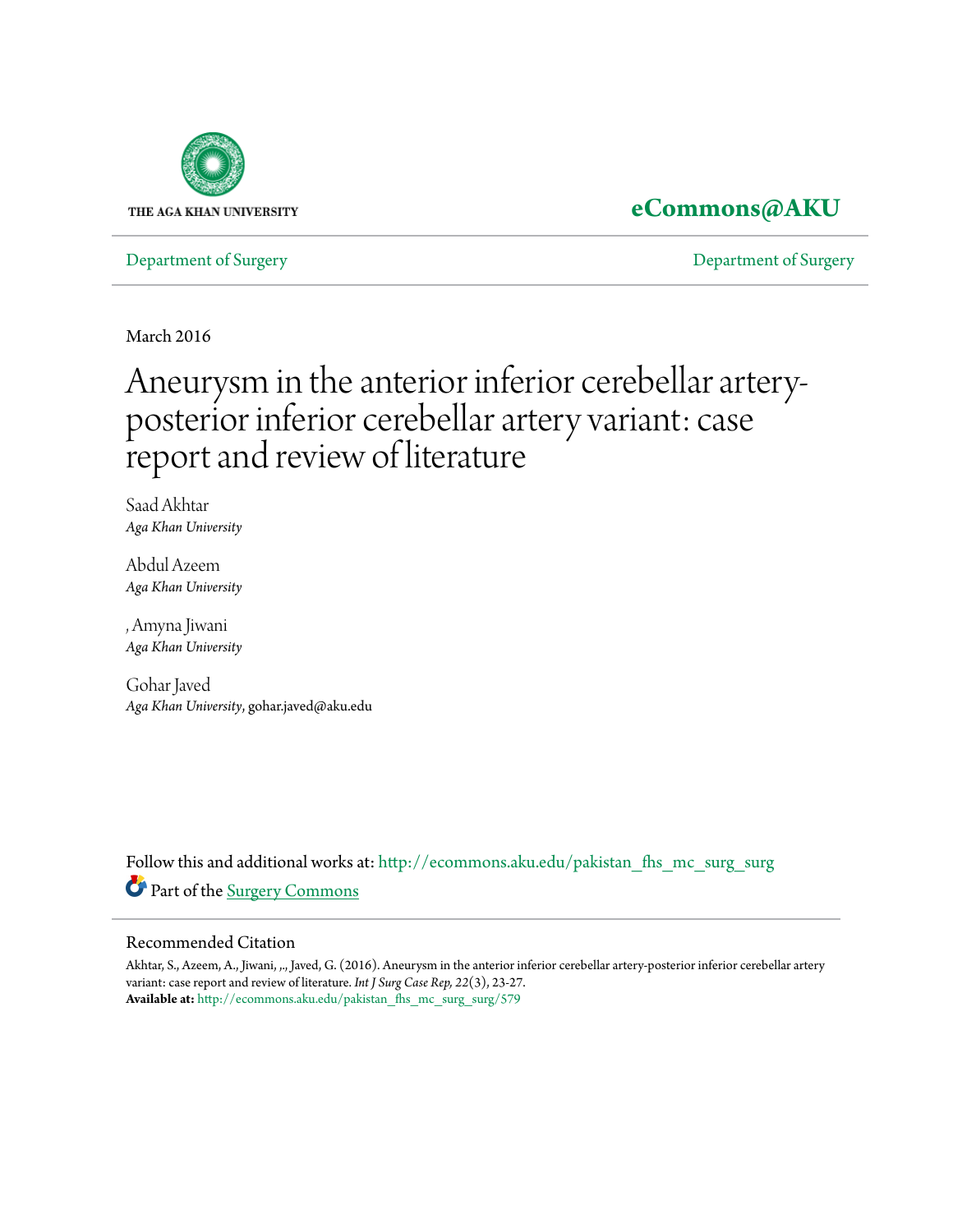[International](dx.doi.org/10.1016/j.ijscr.2016.03.006) Journal of Surgery Case Reports 22 (2016) 23–27



Contents lists available at [ScienceDirect](http://www.sciencedirect.com/science/journal/22102612)

### International Journal of Surgery Case Reports

journal homepage: [www.casereports.com](http://www.casereports.com)



### Aneurysm in the anterior inferior cerebellar artery-posterior inferior cerebellar artery variant: Case report and review of literature



Saad Akhtar<sup>a</sup>, Abdul Azeem<sup>b</sup>, Amyna Jiwani<sup>c</sup>, Gohar Javed<sup>d,</sup> ∗

a Section of Neurosurgery, Department of Surgery, Aga Khan University Hospital, Karachi, Pakistan

**b Medical College, The Aga Khan University, Karachi, Pakistan** 

<sup>c</sup> Section of General Surgery, Department of Surgery, Aga Khan University Hospital, Karachi, Pakistan

<sup>d</sup> Section of Neurosurgery, Department of Surgery, Aga Khan University Hospital, Karachi, Pakistan

#### a r t i c l e i n f o

Article history: Received 8 November 2015 Received in revised form 6 March 2016 Accepted 7 March 2016 Available online 10 March 2016

Keywords: AICA-PICA variant Aneurysm Case report

### A B S T R A C T

INTRODUCTION: There are variations in the anatomy of the vertebrobasilar system amongst which the Anterior Inferior Cerebellar Artery-Posterior Inferior Cerebellar Artery (AICA-PICA) variant is thought to have a prevalence of 20–24% (based on retrospective studies). Despite this, aneurysms of the AICA-PICA variant are rare. We present a case of an AICA-PICA aneurysm and discuss its presentation and management, along with a review of literature.

PRESENTATION OF CASE: We describe the case of a 35 year old female who presented with signs of meningismus. On the basis of radiological imaging it was initially misdiagnosed as a thrombosed arteriovenous malformation (AVM). The patient was eventually discharged with a plan of interval imaging and interventional radiology (if required). The patient presented again with similar signs and symptoms. Re-evaluation of imaging revealed an aneurysm of the AICA-PICA variant which was managed surgically. DISCUSSION: Aneurysms of the AICA-PICA variant are rare. The radiological features and surgical management represent a unique clinical entity and are discussed below.

CONCLUSION: The prevalence of the AICA-PICA variant might be high but aneurysms in this vessel are rare. The scant knowledge available on this subject makes it a diagnostic difficulty.

© 2016 The Authors. Published by Elsevier Ltd. on behalf of IJS Publishing Group Ltd. This is an open access article under the CC BY-NC-ND license [\(http://creativecommons.org/licenses/by-nc-nd/4.0/](http://creativecommons.org/licenses/by-nc-nd/4.0/)).

### **1. Introduction**

Aneurysms of posterior circulation account for only 10–15% of all intracranial aneurysms and amongst these aneurysms, AICA aneurysms account for only  $1-2\%$  [\[1\].](#page-5-0) AICA aneurysms can be associated with arteriovenous malformation (AVM) and cerebellopontine tumours [\[1–3\].](#page-5-0) However, aneurysms of the AICA-PICA variant are exceedingly rare. Only 5 cases of such aneurysms that were surgical managed have been reported in literature.

In this case report, we described a patient who presented with an AICA-PICA aneurysm which was initially misdiagnosed as a thrombosed AVM. We also discussed the presentation, radiological findings and surgical management of such aneurysms. Pertinent literature was also reviewed.

Corresponding author.

E-mail addresses: [saad.akhtar@aku.edu](mailto:saad.akhtar@aku.edu) (S. Akhtar),

[abdulazeem22@hotmail.com](mailto:abdulazeem22@hotmail.com) (A. Azeem), [amyna.jiwani@gmail.com](mailto:amyna.jiwani@gmail.com) (A. Jiwani), [gohar.javed@aku.edu](mailto:gohar.javed@aku.edu) (G. Javed).

### **2. Presentation of case**

A 35 year old female, with no known co-morbid conditions, presented with complaints of severe headache followed by altered sensorium for 2 days. On examination, she had a Glasgow Coma Score (GCS) of 9/15 (E2 V2 M5), bilateral gross papilledema and down going plantars. No focal neurological deficit was seen. CTscan revealed bilaterally dilated lateral ventricles and cerebellar haemorrhage. While cerebral angiogram showed focal dilation of the meningeal branch of the right vertebral artery. This was thought to be secondary to the presence of a thrombosed AVM and was the possible source of the haemorrhage [[Figs.](#page-2-0) 1 and 2]. External Ventricular Drain (EVD) was placed due to hydrocephalus which was caused by intraventricular haemorrhage, secondary to subarachnoid haemorrhage. This resulted in gradual improvement in her GCS. After clearance of CSF, she was given an EVD challenge. This refers to closing the EVD for 24 h along with monitoring the patient's neurological response and intracranial pressure (ICP). A CT-scan is repeated after 24 h have elapsed. If after 24 h, no deterioration is seen in the patient's neurological response and the CT-scan does not show a further increase in hydrocephalus, the patient is deemed drain independent and the EVD is removed. The patient is deemed drain dependent if there is an increase in ICP after 24 h,

[http://dx.doi.org/10.1016/j.ijscr.2016.03.006](dx.doi.org/10.1016/j.ijscr.2016.03.006)

2210-2612/© 2016 The Authors. Published by Elsevier Ltd. on behalf of IJS Publishing Group Ltd. This is an open access article under the CC BY-NC-ND license ([http://](http://creativecommons.org/licenses/by-nc-nd/4.0/) [creativecommons.org/licenses/by-nc-nd/4.0/](http://creativecommons.org/licenses/by-nc-nd/4.0/)).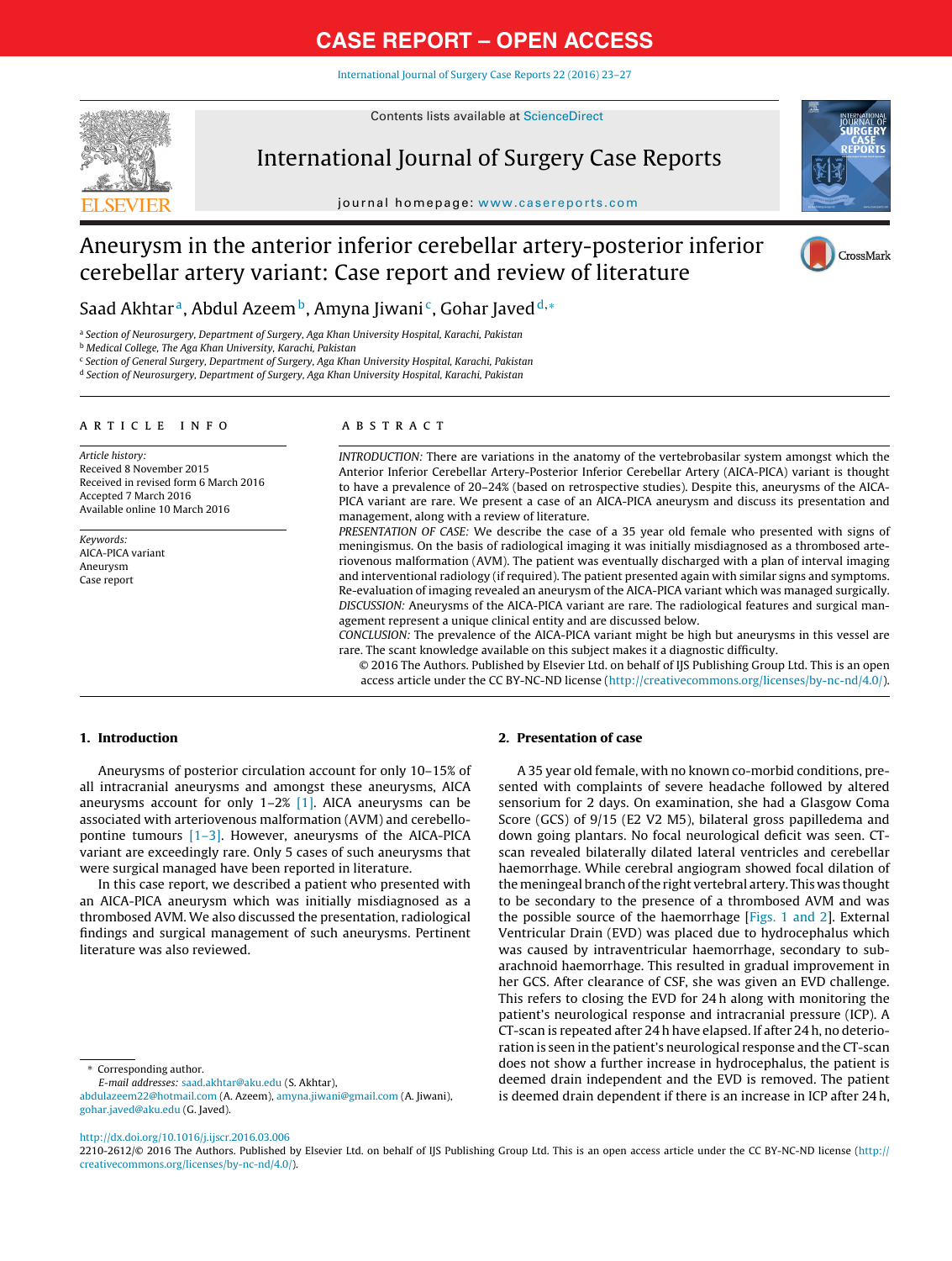<span id="page-2-0"></span>24 S. Akhtar et al. / International Journal of Surgery Case Reports 22 (2016) 23–27



**Fig. 1.** Catheter based angiography showed a 3 mm aneurysm from the branch of the PICA, located almost in the midline near the vermis (pointed by the arrow).



**Fig. 2.** CT scan(axial view) shows cerebellar bleed predominantly in the region of the cerebellar vermis.

deterioration at opening or closing the EVD, or an increase in hydrocephalus on CT-scan. A shunt is placed when feasible. The patient tolerated the challenge and hence EVD was removed. The patient was discharged on the 14th day of admission with a plan of interval imaging and interventional radiology if required.

However, on the 10th day of her discharge, the patient was readmitted for headache, neck pain and vomiting for the past 6 h. On examination, her GCS was 15/15 (E4 V5 M6). CT-scan showed haemorrhage in the fourth ventricle and hydrocephalus. Her cerebral angiogram was repeated which showed a 3 mm aneurysm in the anterior inferior cerebellar artery (AICA) along with the absence of posterior inferior cerebellar arteries (PICA) bilaterally [Figs. 3–4]. This aneurysm was the source of the bleeding. This was co-related with Fig. 1. Relevant pre-operative work-up showed anaemia with haemoglobin and haematocrit levels of 9.4 g/dl and 29% respectively. Additionally, her serum pH was 7.55 with partial pressures of oxygen and carbon dioxide at 317.50 mmHg and 26.40 mmHg



**Fig. 3.** Sagittal view on CT scan: Presence of suspected aneurysm. Orange arrow points to the aneurysm.



**Fig. 4.** CT scan (axial) showing the aneurysm. It is located almost in the midline. Orange arrow points to the region of the aneurysm.

respectively. Coagulation and electrolyte studies along with serum creatinine and blood urea nitrogen revealed no abnormalities. She underwent sub-occipital craniotomy and excision of the aneurysm.

Intra-operative findings included a fusiform thrombosed aneurysm at the bifurcation of the AICA on the right side, within the AICA-PICA complex. The aneurysm was excised with cautery, haemostasis was secured and an EVD was placed. This was done to ensure complete resolution of hydrocephalus. Her angiogram was repeated which showed complete excision of the aneurysm  $[Fig. 5]$  $[Fig. 5]$  $[Fig. 5]$ . The patient did not develop any new neurological deficit. The postoperative course was unremarkable and the patient was discharged once the EVD had been removed.

The patient was followed up one week later. Her GCS was 15/15 and there were no active issues.

### **3. Discussion**

There are considerable variations in the anatomy of the vertebrobasilar system. The most common variation is agenesis of the right PICA followed by agenesis of the left PICA as reported in literature  $[4]$ . An inverse relationship between the sizes of the AICA and PICA is thought to exist  $[5]$ . Agenesis of the PICA leads to a welldeveloped AICA so that it can supply the areas that would have been perfused by the absent vessels. This is known as the "AICA-PICA variant" with an overall prevalence rate of 20–24% as reported in literature [\[5\].](#page-5-0) This prevalence is derived from reviewing vertebral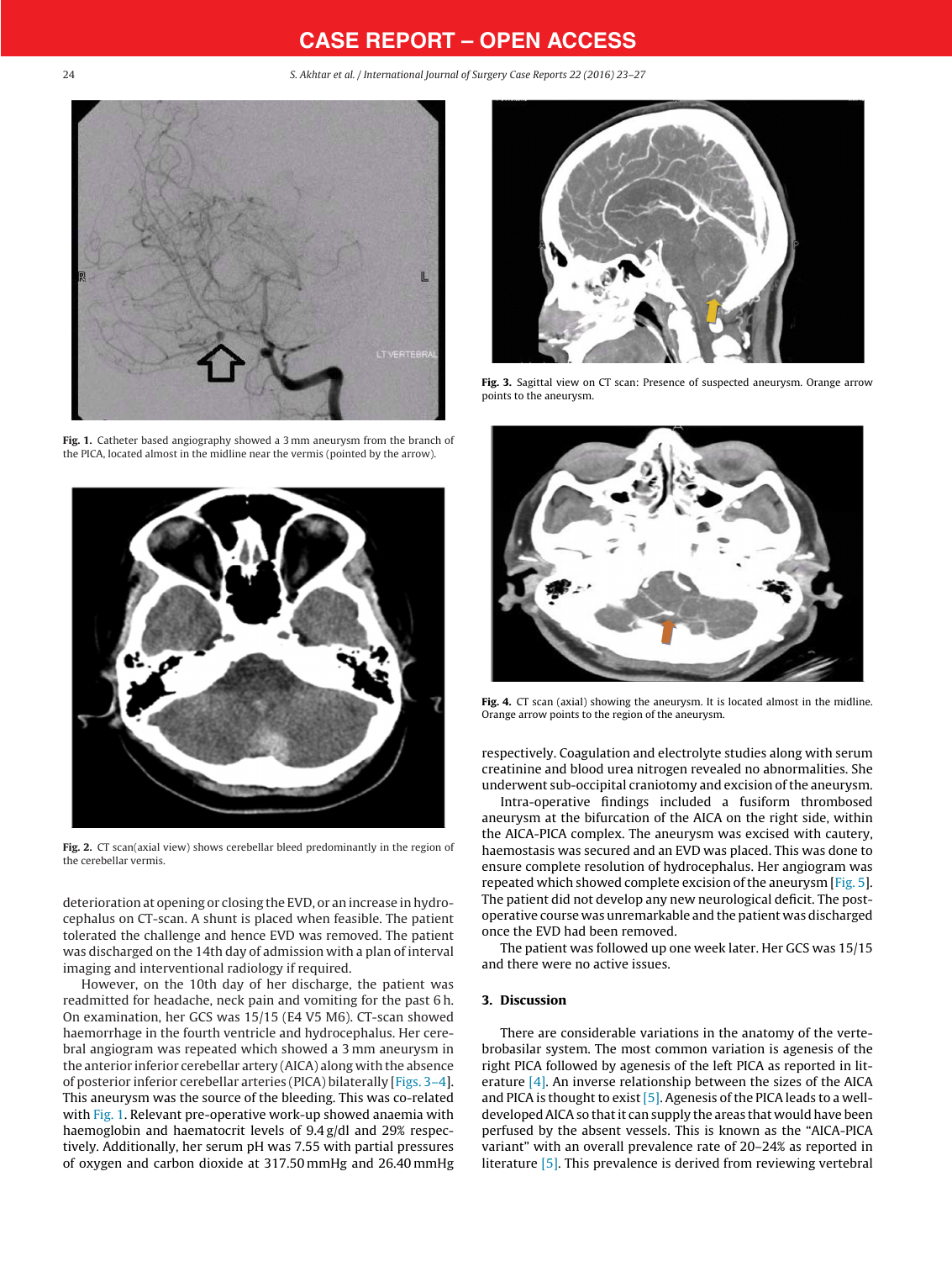S. Akhtar et al. / International Journal of Surgery Case Reports 22 (2016) 23–27 25

<span id="page-3-0"></span>

**Fig. 5.** CT angiogram (post-operative) shows absence of any aneurysm in posterior circulation.

angiograms of 200 patients as seen in the study by Takahashi et al. and 100 normal angiograms as seen in the study by Margolis and Newton [\[6\].](#page-5-0) While both studies report a comparable prevalence, extrapolating this prevalence to the general population may not be statistically accurate. Regardless of the prevalence, the rarity of AICA aneurysms, as discussed earlier, could explain the presence of only 5 cases on the surgical removal of such an aneurysm.

As far as aneurysms of the AICA-PICA variant are concerned, the exact cause is not known. The aneurysms may develop due to increased blood flow in the variant or a vascular injury such as a dissection [\[9\].](#page-5-0) Saccular and fusiform types of aneurysms of the AICA-PICA variant were seen in our literature review. These terms refer to the morphological features of these aneurysms [\[10\].](#page-5-0) As with any other cerebral aneurysm, the complication would include rupture of the aneurysm.

As seen in [Table](#page-4-0) 1, there is a female predominance amongst cases of an aneurysm of the AICA-PICA variant managed surgically. However, the minute number of cases available make it difficult to derive a statistical conclusion so gender cannot be considered a risk factor for the development of these aneurysms [\[5,9,11,12\].](#page-5-0)

In the report by Suh et al. 5 cases of aneurysms of the AICA-PICA variant were managed non-surgically via Endovascular Treatment (EVT). This study reports the presence of such an aneurysmin a male patient although a female predominance is still seen. The predominant presentation was that of subarachnoid haemorrhage as seen in 3 out of 5 patients. In two patients, the aneurysm was discovered incidentally [\[13\].](#page-5-0)

Before EVT, surgery was the main treatment modality for intracerebral aneurysms. With the increasing advances in technology, a greater number of aneurysms can be managed via EVT today. However, aneurysms that are large (>10 mm), giant (>25 mm) or fusiform in morphology are associated with higher morbidity, mortality and recurrence rate when managed by EVT  $[14-16]$ . EVT also requires the administration of a dual anti-platelet regimen which may not be tolerated by all patients [\[15\].](#page-5-0) Moreover, ruptured aneurysms with compressive hematomas are indications for surgery too [\[14\].](#page-5-0)

Amongst cases managed surgically, the most common presenting features included headaches of sudden onset and vomiting as summarised in [Table](#page-4-0) 1 [\[5,9,11,12,17\].](#page-5-0) The only exception is a case reported by Ooigawa, et al [\[17\].](#page-5-0) The authors reported a case with a giant thrombosed aneurysm in the right AICA-PICA variant. The presenting features included progressive right-sided facial sensory disturbance, hemidysesthesia in the left extremities and hearing loss in the right ear for a few years [\[17\].](#page-5-0) However, based on the review of literature, it can be concluded that the most common presentation is acute in nature. This is also seen in our case.

Radiological imaging is an important prerequisite in the diagnosis of such aneurysms. On CT- scan, subarachnoid and intraventricular haemorrhages were seen in almost all cases [\[5,9,11,12\].](#page-5-0) The only exception being the case reported by Ooigawa et al.

Vertebral angiography and cerebral angiography are also important diagnostic modalities in such cases. The aneurysm was seen in the distal segment of the left AICA-PICA variant on vertebral angiography as reported by Kojima et al [\[12\].](#page-5-0) Baskaya et al. reported another case where cerebral angiography revealed a saccular aneurysm in the cortical segment of the AICA-PICA complex, on the left [\[5\].](#page-5-0) The two most recent cases of aneurysms in the AICA-PICA variant have been reported by C. V. Gopalakrishnan et al. The first case showed the presence of a saccular aneurysm in the telovelotonsillar region of the AICA-PICA variant on the right [\[9\].](#page-5-0) While the second case showed an aneurysm in the tonsillomedullary segment of the AICA-PICA variant on the left [\[9\].](#page-5-0)

The only notable exception includes the case reported by Ooigawa H, et al. The authors reported the presence of a 3 cm mass lesion at the right cerebello-pontine angle on MRI [\[17\].](#page-5-0) This was initially thought to be a vestibular schwannoma [\[17\].](#page-5-0) However, digital subtraction angiography showed the presence of a partially thrombosed aneurysm in the distal region of the AICA-PICA variant [\[17\].](#page-5-0)

As seen in the case description above, the radiological findings in our case were similar to those reported in literature. Cerebellar and intra-ventricular haemorrhages were seen on CT-scan. On angiography, a 3 mm aneurysm in the AICA-PICA variant was seen on the right. Only Baskaya et al. and Gopalakrishnan et al.(in 1 case) have described the aneurysms as saccular aneurysms. This has not been mentioned in other cases as seen in [Table](#page-4-0) 1. The aneurysm seen in our case was a fusiform aneurysm. This is different from other aneurysms reported in literature.

Surgical management of such aneurysms remains a challenge. Bilateral suboccipital craniectomy was performed and the aneurysm was clipped via a midline suboccipital approach in the case reported by Kojima et al [\[12\].](#page-5-0) While a midline suboccipital craniotomy was performed and the saccular aneurysm in the cortical region of the AICA-PICA complex was clipped via transcerebellar dissection in the case reported by Baskaya et al [\[5\].](#page-5-0)

In the series of two cases reported by Gopalakrishnan et al., a midline suboccipital craniectomy was performed in the first case and the saccular aneurysm was clipped via a telovelotonsillar approach (after freeing it from adhesions to the inferior medullary velum) [\[9\].](#page-5-0) This was similar to the approach used in the other reported cases. However, in the second case, a lateral suboccipital craniectomy was performed and the aneurysm was successfully clipped [\[9\].](#page-5-0) This was different from other cases reported in literature. The authors deemed this was necessary due to the lateral location of the aneurysm [\[9\].](#page-5-0)

In conclusion, the surgical management in all such cases included clipping. The only exception reported in literature includes the case described by Ooigawa et al. Thrombectomy was performed after endovascular trapping of the aneurysm [\[17\].](#page-5-0) The authors chose such a plan of management in order to avoid any new neurological deficit since MRI had also revealed a cerebellar infarction in the distal region supplied by the AICA–PICA variant [\[17\].](#page-5-0) The location of aneurysm (on the lateral wall of the pons) was also a contributing factor [\[17\].](#page-5-0)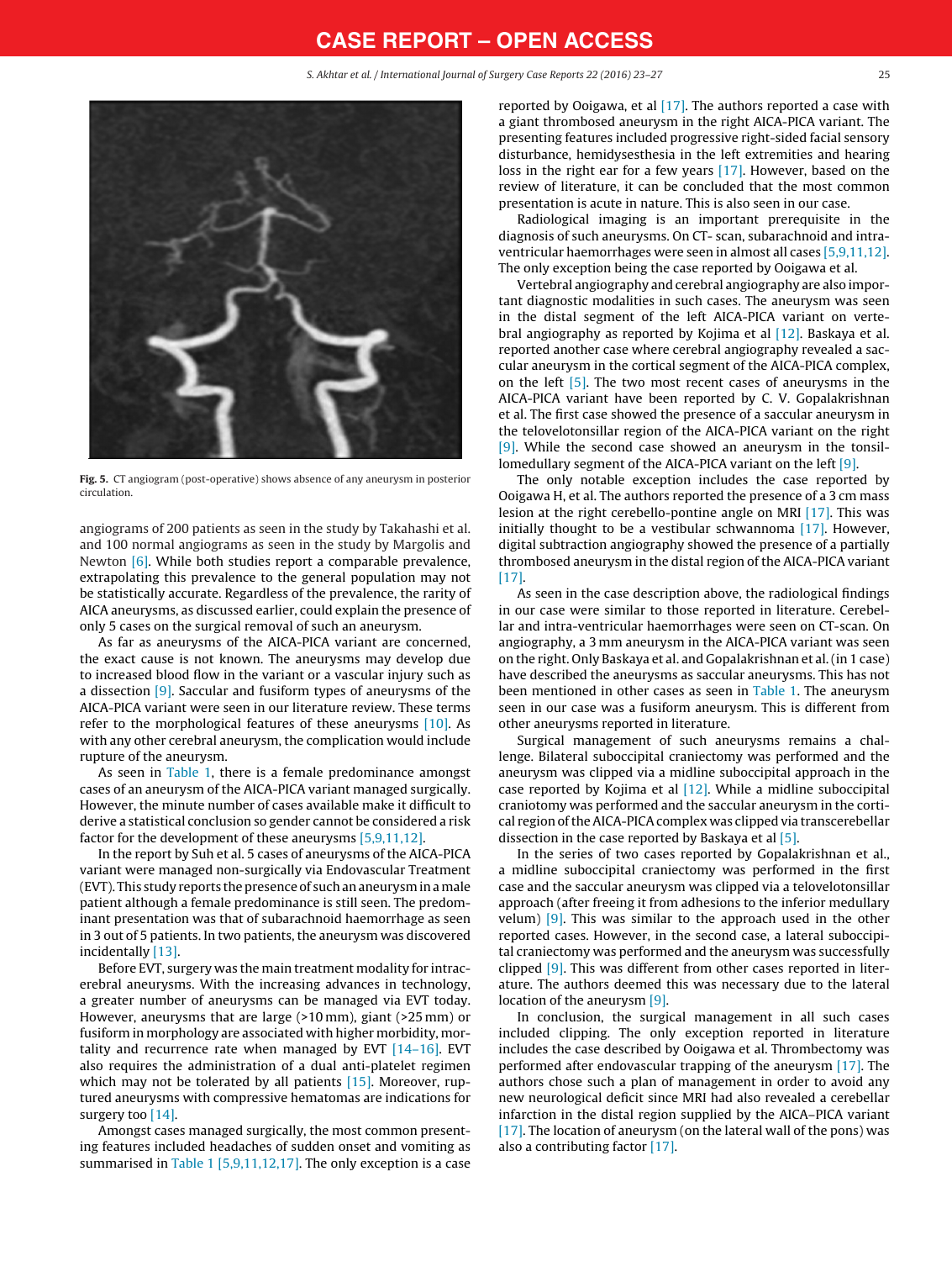<span id="page-4-0"></span>

| Year | Author                                 | Age  | Sex          | Presenting features                                                                                                    | Findings on radiological<br>imaging                                                                                                                                                                                                    | Treatment option                                                                                                    | Outcome                                                                                                                                                                                                                            |
|------|----------------------------------------|------|--------------|------------------------------------------------------------------------------------------------------------------------|----------------------------------------------------------------------------------------------------------------------------------------------------------------------------------------------------------------------------------------|---------------------------------------------------------------------------------------------------------------------|------------------------------------------------------------------------------------------------------------------------------------------------------------------------------------------------------------------------------------|
| 1996 | Kojima et al.<br>(case in<br>Japanese) | 67y  | $\mathbf F$  | Case reported in Japanese. Cannot be<br>fully ascertained.                                                             | Case reported in Japanese.<br>Cannot be fully ascertained.                                                                                                                                                                             | Case reported in Japanese.<br>Cannot be fully ascertained.                                                          | Case reported in Japanese.<br>Cannot be fully ascertained.                                                                                                                                                                         |
| 1999 | Ebara et al.<br>(case in<br>Japanese)  | 62y  | $\mathbb F$  | Sudden onset of:<br>1. Severe headache<br>2. Nuchalgia                                                                 | CT:<br>1.Subarachnoid haemorrhage<br>in ambient cistern<br>2. Blood clots in 3rd, 4th<br>ventricle<br>VA:<br>1. Left distal AICA-PICA<br>aneurysm                                                                                      | Clipping via median<br>suboccipital approach                                                                        | Post-operative course was<br>unremarkable                                                                                                                                                                                          |
| 2006 | Baskaya et al.                         | 44 y | $\mathbb F$  | Sudden onset of:<br>1. severe headache and vomiting                                                                    | CT:<br>1. Subarachnoid and<br>intraventricular haemorrhage.<br>CA:<br>1. saccular<br>aneurysm in right PICA<br>2. saccular aneurysm in<br>AICA-PICA variant on left                                                                    | Clipping of both aneurysms<br>after bilateral suboccipital<br>craniotomy                                            | Post-operatively:<br>1. Presence of fusiform<br>aneurysm in right distal PICA<br>detected.<br>2. Communicating<br>hydrocephalus and lower<br>cranial nerve paresis3 years<br>later:<br>1. Left cerebellar dysmetria and<br>ataxia. |
| 2009 | Gopalakrishnan<br>et al.               | 68y  | $\,$ F       | Case 1:<br>Sudden onset of:<br>1. Headache and vomiting followed by<br>altered sensorium                               | CT:<br>Intraventricular haemorrhage<br>and hydrocephalus                                                                                                                                                                               | Clipping via telovelotonsillar<br>approach                                                                          | 1. Hemodynamic instability<br>and irregular respiration                                                                                                                                                                            |
|      |                                        |      |              |                                                                                                                        | CA:<br>1. Saccular aneurysm in<br>AICA-PICA variant on the right                                                                                                                                                                       |                                                                                                                     | 2. Fulminant meningitis<br>3. Eventually, vegetative state.                                                                                                                                                                        |
| 2009 | Gopalakrishnan<br>et al.               | 63v  | $\mathbf{F}$ | Case 2:<br>Sudden onset of:<br>1. Severe headache and vomiting                                                         | CT:<br>1. Subarachnoid<br>haemorrhage2. Haemorrhage<br>in 4th ventricle<br>CA<br>1.6 mm aneurysm in<br>AICA-PICA variant on the left                                                                                                   | Clipping after lateral<br>suboccipital craniectomy                                                                  | Post-operative course was<br>unremarkable                                                                                                                                                                                          |
| 2015 | Ooigawa H,<br>et al.                   | 42y  | M            | 1. Right facial sensory disturbance, and<br>hemidysesthesia in the left extremities<br>2. Hearing loss for a few years | MRI:<br>1.3 cm mass lesion at CP angle<br>on the right.2. Ipsilateral<br>cerebellar infarct<br>DSA:<br>1. Partially thrombosed<br>aneurysm in distal AICA-PICA<br>on the right                                                         | Endovascular trapping of<br>aneurysm followed by surgical<br>thrombectomy using lateral<br>suboccipital craniotomy. | Post-operative course and<br>follow up were unremarkable                                                                                                                                                                           |
| 2015 | Our case                               | 35y  | $\,$ F       | Headache, neck pain and vomiting for<br>the past 6 hours                                                               | CT:<br>1. Haemorrhage in the fourth<br>ventricle) and hydrocephalus<br>CA:<br>1.3 mm aneurysm in the<br>anterior inferior cerebellar<br>artery (AICA)<br>2. Absence of posterior inferior<br>cerebellar arteries (PICA)<br>bilaterally | Sub-occipital craniotomy and<br>excision of aneurysm                                                                | Post-operative course and<br>follow-up were unremarkable.                                                                                                                                                                          |

S. Akhtar et al. /

International

Journal of Surgery

Case Reports 22 (2016)

23–27